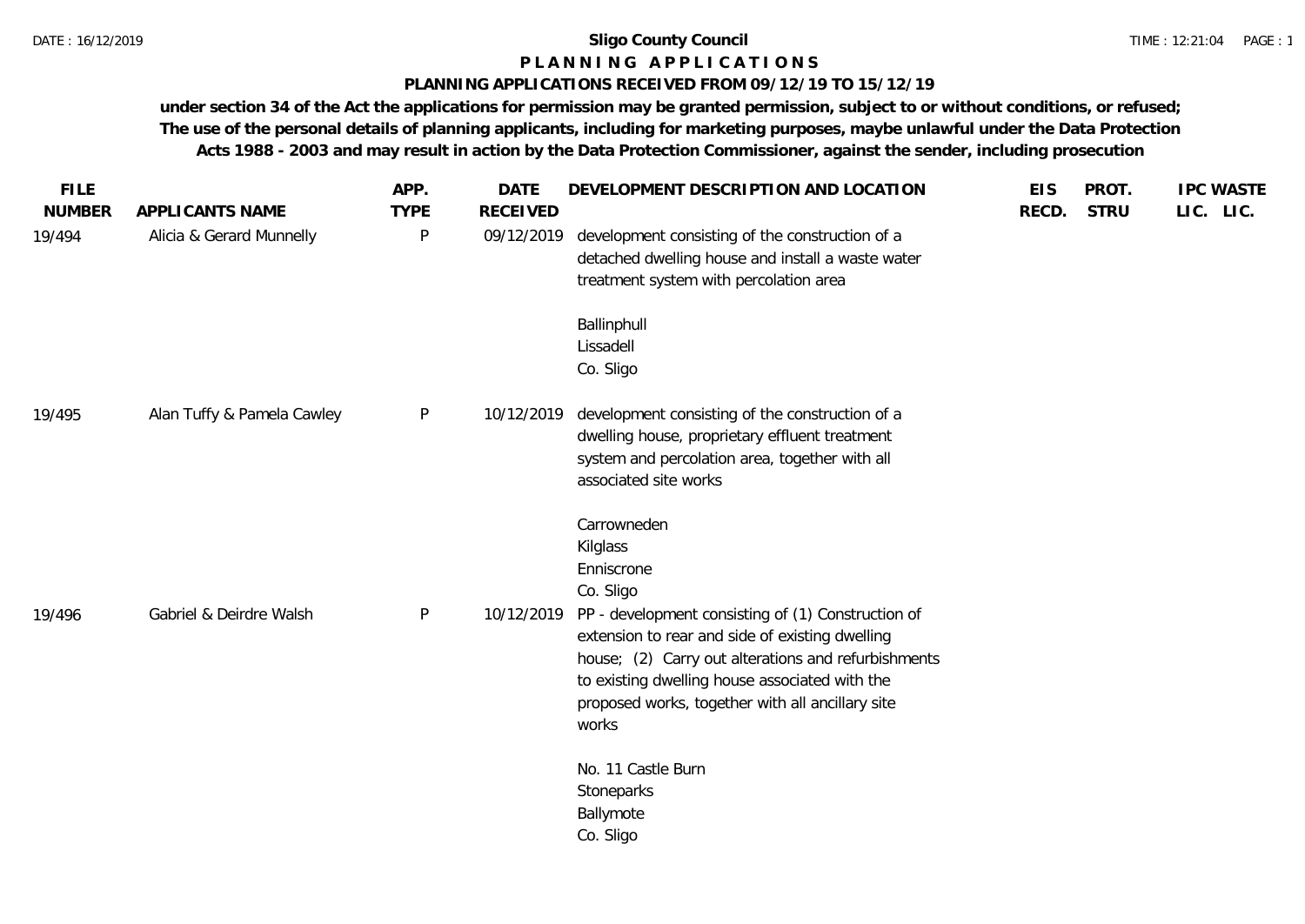### **P L A N N I N G A P P L I C A T I O N S**

### **PLANNING APPLICATIONS RECEIVED FROM 09/12/19 TO 15/12/19**

**under section 34 of the Act the applications for permission may be granted permission, subject to or without conditions, or refused; The use of the personal details of planning applicants, including for marketing purposes, maybe unlawful under the Data Protection Acts 1988 - 2003 and may result in action by the Data Protection Commissioner, against the sender, including prosecution**

| <b>FILE</b>   |                                | APP.         | DATE            | DEVELOPMENT DESCRIPTION AND LOCATION                                                                                                                                                                                                                                                                                                                                                                                                                                                         | <b>EIS</b> | PROT.       | <b>IPC WASTE</b> |
|---------------|--------------------------------|--------------|-----------------|----------------------------------------------------------------------------------------------------------------------------------------------------------------------------------------------------------------------------------------------------------------------------------------------------------------------------------------------------------------------------------------------------------------------------------------------------------------------------------------------|------------|-------------|------------------|
| <b>NUMBER</b> | APPLICANTS NAME                | <b>TYPE</b>  | <b>RECEIVED</b> |                                                                                                                                                                                                                                                                                                                                                                                                                                                                                              | RECD.      | <b>STRU</b> | LIC. LIC.        |
| 19/497        | Derek and Olive Sherlock       | R            | 11/12/2019      | development consisting of the retention of<br>alterations to previously approved plans for<br>renovation and extension of an existing dwelling,<br>Planning Register Reference PL 15/302 and PL<br>16/87, consisting of; a first floor window to west<br>gable; west facing window to dormer to Bedroom 4<br>at the first floor; amended first floor footprint to<br>include former attic space with 10.8 sq m of<br>additional gross floor area and ground floor rear<br>window adjustments |            |             |                  |
| 19/498        | Thomas Coyne and Sarah<br>Denn | $\mathsf{P}$ | 11/12/2019      | Abbeytown<br>Ballisodare<br>Co. Sligo<br>F91 X4V2<br>development consisting of the re-design and<br>relocation of the domestic garage as previously<br>approved under planning permissio reference<br>number 16/68 and for all associated site works                                                                                                                                                                                                                                         |            |             |                  |
|               |                                |              |                 | Cottlestown<br>Castleconnor<br>Co. Sligo                                                                                                                                                                                                                                                                                                                                                                                                                                                     |            |             |                  |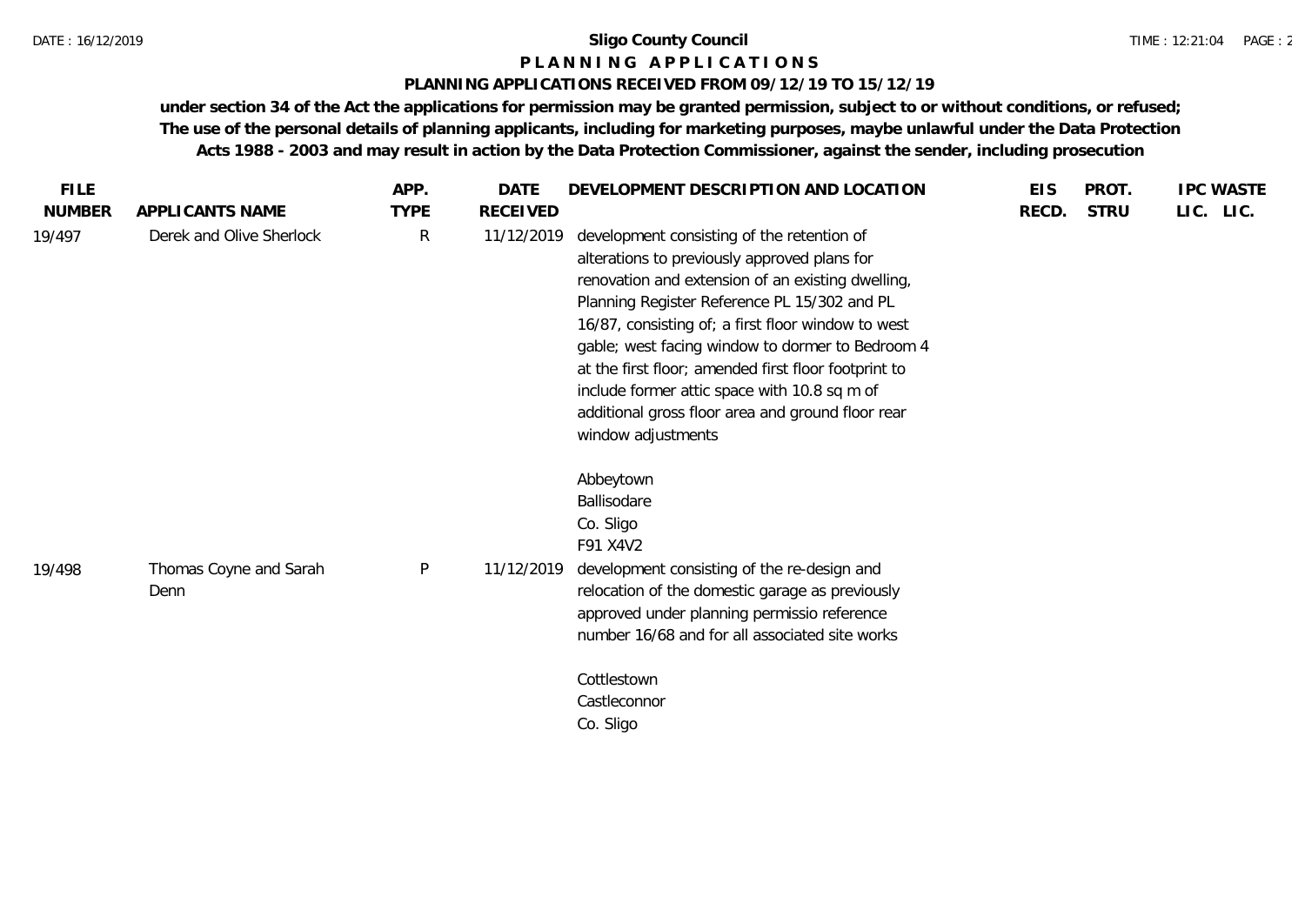#### **P L A N N I N G A P P L I C A T I O N S**

### **PLANNING APPLICATIONS RECEIVED FROM 09/12/19 TO 15/12/19**

**under section 34 of the Act the applications for permission may be granted permission, subject to or without conditions, or refused; The use of the personal details of planning applicants, including for marketing purposes, maybe unlawful under the Data Protection Acts 1988 - 2003 and may result in action by the Data Protection Commissioner, against the sender, including prosecution**

| LIC. LIC.<br><b>NUMBER</b><br><b>TYPE</b><br><b>RECEIVED</b><br><b>STRU</b><br>APPLICANTS NAME<br>RECD.<br>Richard & Suzanne Thorn<br>P<br>development consisting of (1) Change of use of the<br>19/499<br>11/12/2019<br>groundfloor of an existing garage to a self-contained<br>apartment (i.e. a granny flat). (2) All associated<br>elevational changes and (3) All associated site<br>works and site services<br>Ashwell<br>Ballydoogan<br>Sligo<br>F91 D7R8<br>P<br>Claire Barden Educational<br>PP - development consisting of 1. Change of use<br>12/12/2019<br>19/500<br>from Public House with residential accommodation<br>Services Ltd<br>to childcare facility/after school facility with<br>playrooms, rest rooms, dining room and study<br>rooms and outdoor play area at ground floor level.<br>2. Restaurant/Coffee Shop & entrance to B & B<br>guest accommodation at ground floor level 2.<br>Change of use from private residential<br>accommodation to B & B type guest accommodation<br>at first floor level. Provision of newshopfronts,<br>elevation changes, provision of a new external fire<br>escape stairs to the rear of the building and all<br>associated site development works<br>Former Fawlty Towers Bar<br>O'Connell Street<br>Ballymote<br>Co. Sligo | <b>FILE</b> | APP. | <b>DATE</b> | DEVELOPMENT DESCRIPTION AND LOCATION | <b>EIS</b> | PROT. | <b>IPC WASTE</b> |
|--------------------------------------------------------------------------------------------------------------------------------------------------------------------------------------------------------------------------------------------------------------------------------------------------------------------------------------------------------------------------------------------------------------------------------------------------------------------------------------------------------------------------------------------------------------------------------------------------------------------------------------------------------------------------------------------------------------------------------------------------------------------------------------------------------------------------------------------------------------------------------------------------------------------------------------------------------------------------------------------------------------------------------------------------------------------------------------------------------------------------------------------------------------------------------------------------------------------------------------------------------------------------------------------|-------------|------|-------------|--------------------------------------|------------|-------|------------------|
|                                                                                                                                                                                                                                                                                                                                                                                                                                                                                                                                                                                                                                                                                                                                                                                                                                                                                                                                                                                                                                                                                                                                                                                                                                                                                            |             |      |             |                                      |            |       |                  |
|                                                                                                                                                                                                                                                                                                                                                                                                                                                                                                                                                                                                                                                                                                                                                                                                                                                                                                                                                                                                                                                                                                                                                                                                                                                                                            |             |      |             |                                      |            |       |                  |
|                                                                                                                                                                                                                                                                                                                                                                                                                                                                                                                                                                                                                                                                                                                                                                                                                                                                                                                                                                                                                                                                                                                                                                                                                                                                                            |             |      |             |                                      |            |       |                  |
|                                                                                                                                                                                                                                                                                                                                                                                                                                                                                                                                                                                                                                                                                                                                                                                                                                                                                                                                                                                                                                                                                                                                                                                                                                                                                            |             |      |             |                                      |            |       |                  |
|                                                                                                                                                                                                                                                                                                                                                                                                                                                                                                                                                                                                                                                                                                                                                                                                                                                                                                                                                                                                                                                                                                                                                                                                                                                                                            |             |      |             |                                      |            |       |                  |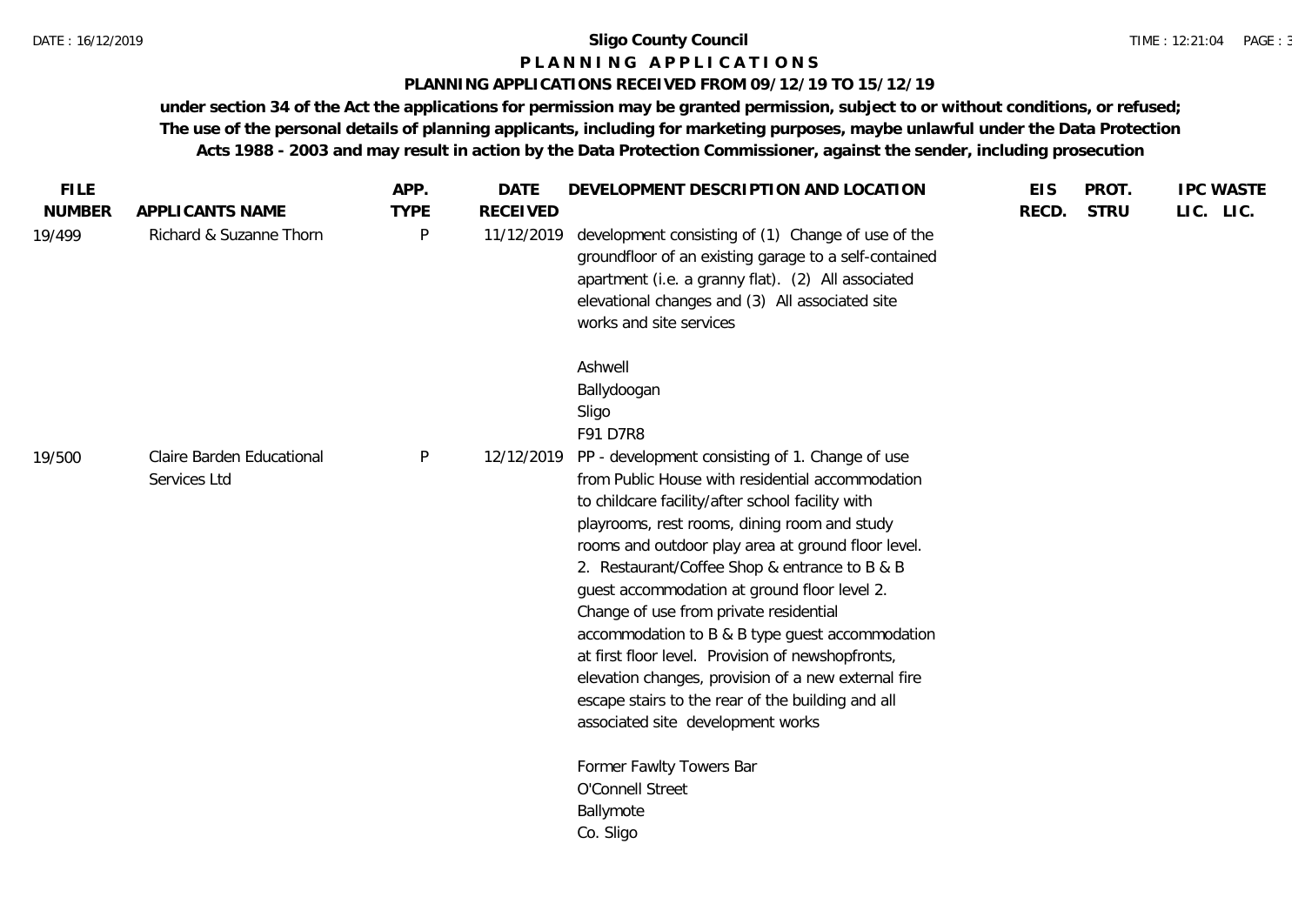### **P L A N N I N G A P P L I C A T I O N S**

### **PLANNING APPLICATIONS RECEIVED FROM 09/12/19 TO 15/12/19**

**under section 34 of the Act the applications for permission may be granted permission, subject to or without conditions, or refused; The use of the personal details of planning applicants, including for marketing purposes, maybe unlawful under the Data Protection Acts 1988 - 2003 and may result in action by the Data Protection Commissioner, against the sender, including prosecution**

|                           | APP.        | DATE     | DEVELOPMENT DESCRIPTION AND LOCATION                                                                                                                                                                                                                                                                    | EIS                              | PROT.       | <b>IPC WASTE</b> |
|---------------------------|-------------|----------|---------------------------------------------------------------------------------------------------------------------------------------------------------------------------------------------------------------------------------------------------------------------------------------------------------|----------------------------------|-------------|------------------|
| APPLICANTS NAME           | <b>TYPE</b> | RECEIVED |                                                                                                                                                                                                                                                                                                         | RECD.                            | <b>STRU</b> | LIC. LIC.        |
| Gateway Boxing Club Sligo | P           |          | development consisting of 1. Change of use from<br>existing warehouse / storage unit to a boxing club<br>and gym (TFA = $269m2$ ). 2. Erect a sign to the<br>south west elevation of Unit 2. 3. Associated site<br>development works<br>Unit 2 Union Walk Business Park<br>Glennagoolagh<br>Ballisodare |                                  |             |                  |
|                           |             |          |                                                                                                                                                                                                                                                                                                         |                                  |             |                  |
|                           |             |          |                                                                                                                                                                                                                                                                                                         | 12/12/2019<br>Co. Sligo F91 HC67 |             |                  |

**Total: 8**

\*\*\* END OF REPORT \*\*\*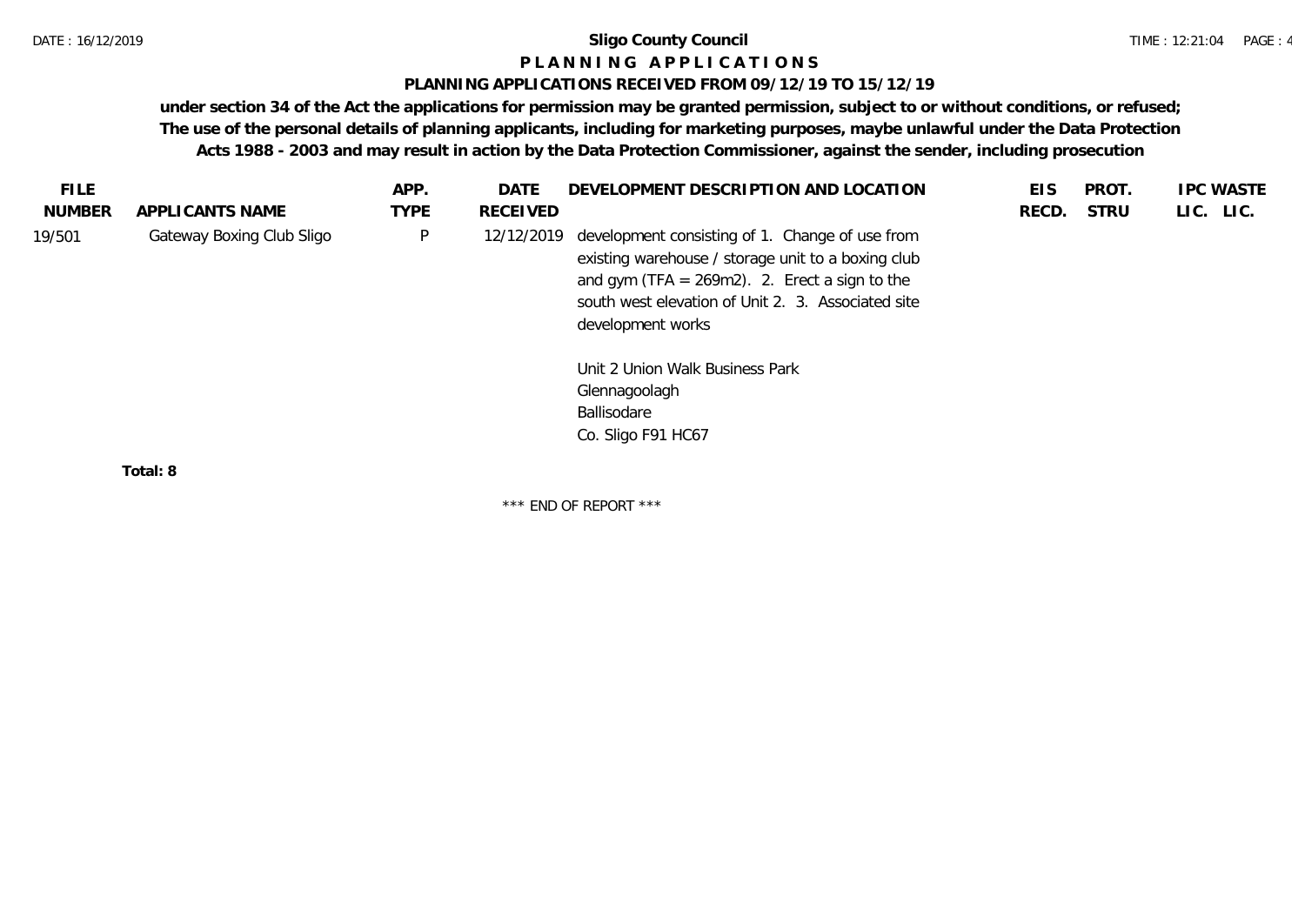### **P L A N N I N G A P P L I C A T I O N S**

### **PLANNING APPLICATIONS GRANTED FROM 09/12/2019 TO 15/12/2019**

**in deciding a planning application the planning authority, in accordance with section 34(3) of the Act, has had regard to submissions or observations recieved in accordance with these Regulations;**

**The use of the personal details of planning applicants, including for marketing purposes, maybe unlawful under the Data Protection Acts 1988 - 2003 and may result in action by the Data Protection Commissioner, against the sender, including prosecution.**

**Total: 2**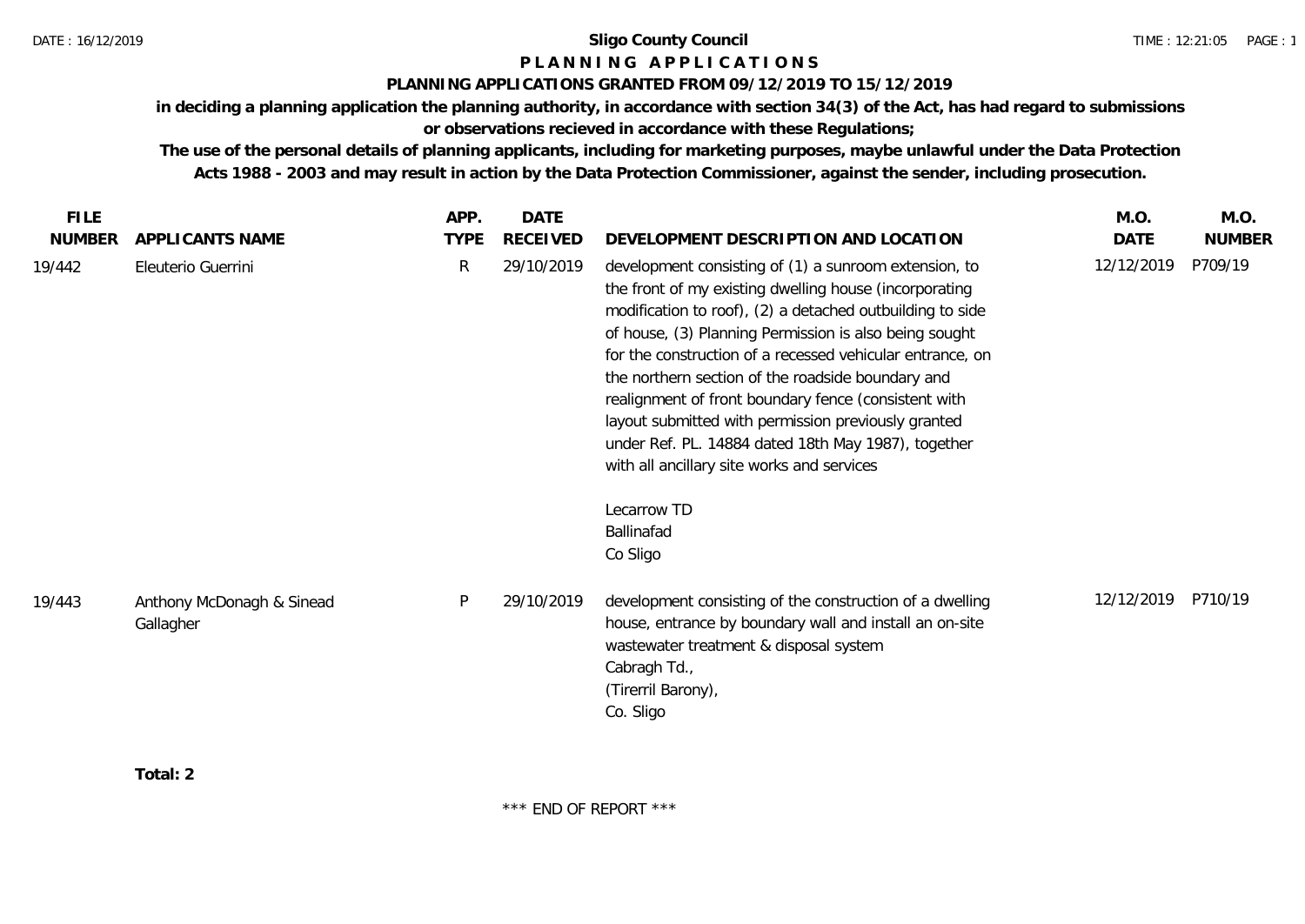### **P L A N N I N G A P P L I C A T I O N S**

#### **PLANNING APPLICATIONS REFUSED FROM 09/12/2019 TO 15/12/2019**

**in deciding a planning application the planning authority, in accordance with section 34(3) of the Act, has had regard to submissions or observations recieved in accordance with these Regulations;**

**The use of the personal details of planning applicants, including for marketing purposes, maybe unlawful under the Data Protection Acts 1988 - 2003 and may result in action by the Data Protection Commissioner, against the sender, including prosecution.**

| <b>FILE</b>   |                            | <b>ADD</b><br>¬ เ⊥ | $\Gamma$ $\Lambda$ $\Gamma$<br>DAI | OPMENT DESCRIPTION AND<br>$\sim$ $\sim$<br>)FVF' | IVI.U            | M.O           |
|---------------|----------------------------|--------------------|------------------------------------|--------------------------------------------------|------------------|---------------|
| <b>NUMBER</b> | <b>ICANTS NAME</b><br>APP' | <b>TYPF</b>        | <b>RECEIVED</b>                    | <b>LOCATION</b>                                  | DAT <sup>'</sup> | <b>NUMBEF</b> |

/

**Total: 0**

\*\*\* END OF REPORT \*\*\*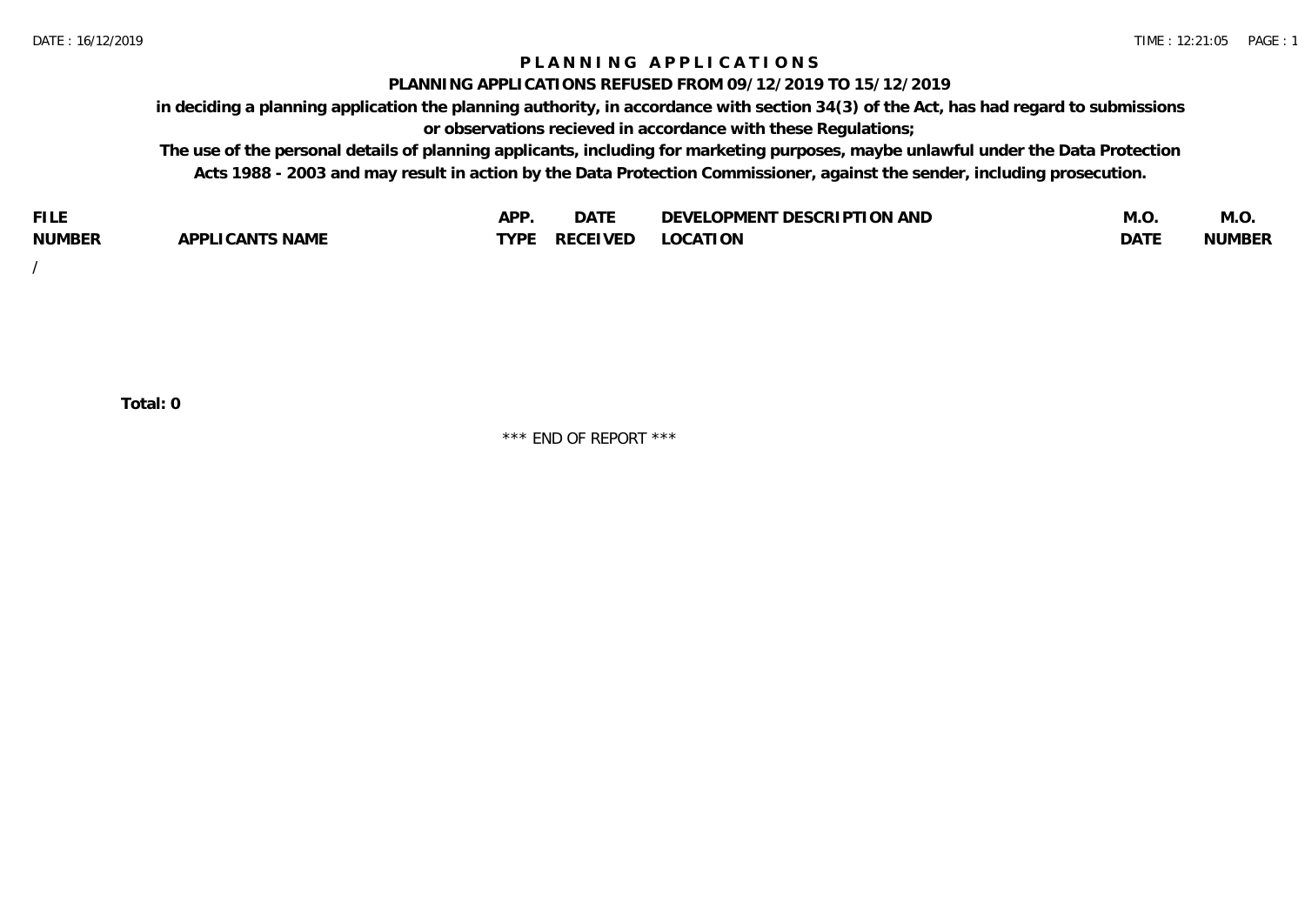# **A N B O R D P L E A N A L A APPEALS NOTIFIED FROM 09/12/2019 TO 15/12/2019**

| <b>FILE</b> | APPLICANTS NAME    | APP  | DECISON L   | L.A. DEVELOPMENT DESCRIPTION AND LOCATION | B.F         |
|-------------|--------------------|------|-------------|-------------------------------------------|-------------|
|             | NUMBER AND ADDRESS | TYPE | <b>DATE</b> | <b>DEC</b>                                | <b>DATE</b> |

 **Total : 0**

**\*\*\*\*\*\*\*\*\*\*\*\* END OF REPORT \*\*\*\*\*\*\*\*\*\*\*\***